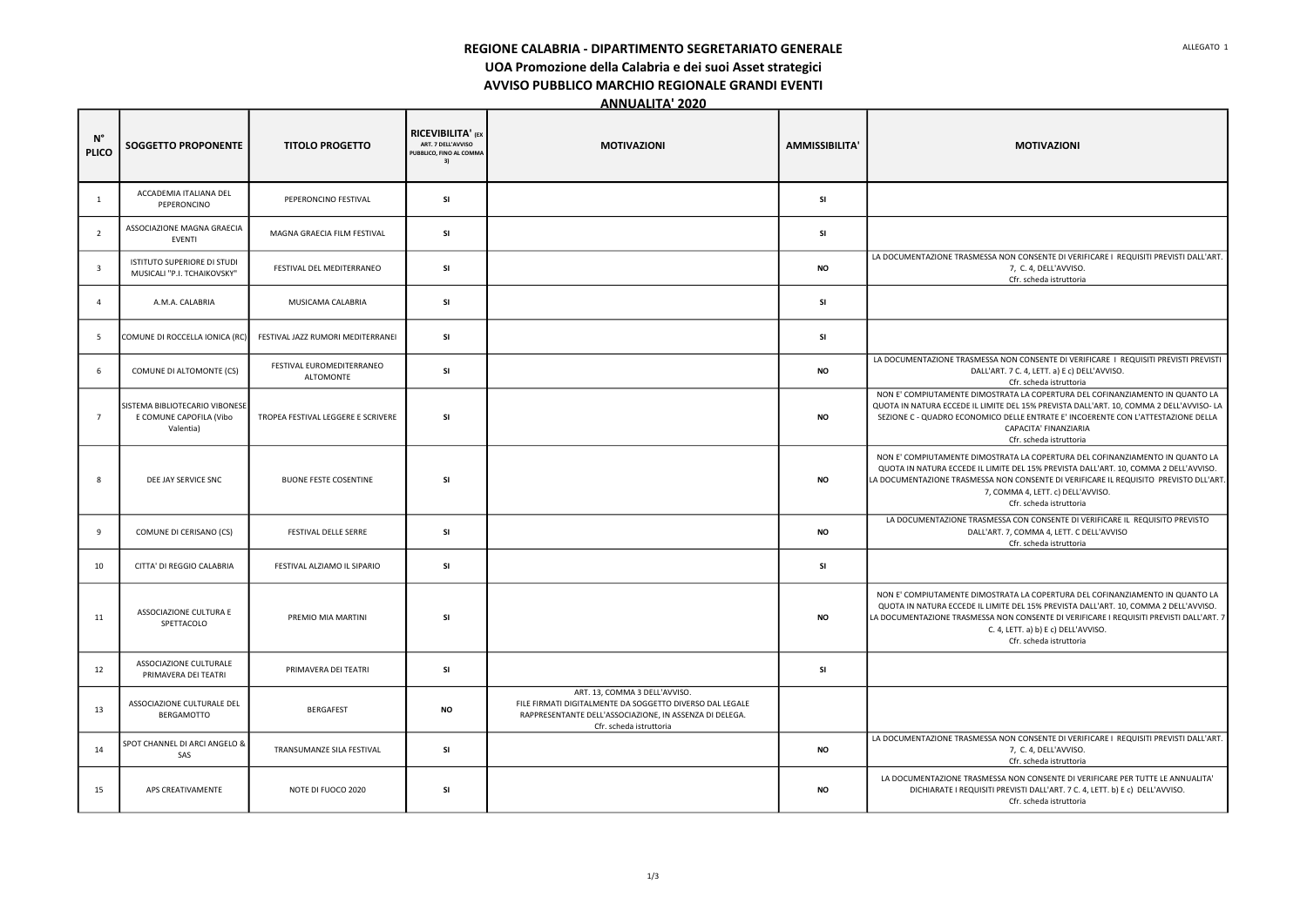REGIONE CALABRIA - DIPARTIMENTO SEGRETARIATO GENERALE

UOA Promozione della Calabria e dei suoi Asset strategici

AVVISO PUBBLICO MARCHIO REGIONALE GRANDI EVENTI

ANNUALITA' 2020

| <b>MOTIVAZIONI</b>                                                                                                                                                                                                                                                                                                                                                    |
|-----------------------------------------------------------------------------------------------------------------------------------------------------------------------------------------------------------------------------------------------------------------------------------------------------------------------------------------------------------------------|
| LA DOCUMENTAZIONE TRASMESSA NON CONSENTE DI VERIFICARE PER TUTTE LE ANNUALITA'<br>DICHIARATE I REQUISITI PREVISTI DALL'ART. 7 C. 4, LETT. a) b) E c) DELL'AVVISO.<br>I DOCUMENTI E GLI ELABORATI PRESENTANO ERRORI DI COMPILAZIONE E SONO INCOERENTI CON<br>QUANTO PREVISTO NEL FORMULARIO.<br>Cfr. scheda istruttoria                                                |
|                                                                                                                                                                                                                                                                                                                                                                       |
|                                                                                                                                                                                                                                                                                                                                                                       |
| LA DOCUMENTAZIONE TRASMESSA NON CONSENTE DI VERIFICARE PER TUTTE LE ANNUALITA'<br>DICHIARATE I REQUISITI PREVISTI DALL'ART. 7 C. 4, LETT. b) E c) DELL'AVVISO.<br>Cfr. scheda istruttoria                                                                                                                                                                             |
|                                                                                                                                                                                                                                                                                                                                                                       |
| LA DOCUMENTAZIONE TRASMESSA NON CONSENTE DI VERIFICARE PER TUTTE LE ANNUALITA'<br>DICHIARATE I REQUISITI PREVISTI DALL'ART. 7 C. 4, LETT. a) b) E c) DELL'AVVISO.<br>NON E' COMPIUTAMENTE DIMOSTRATA LA COPERTURA DEL COFINANZIAMENTO IN QUANTO LA<br>QUOTA IN NATURA ECCEDE IL LIMITE DEL 15% PREVISTA DALL'ART. 10, COMMA 2 DELL'AVVISO.<br>Cfr. scheda istruttoria |
|                                                                                                                                                                                                                                                                                                                                                                       |
|                                                                                                                                                                                                                                                                                                                                                                       |
| LA DOCUMENTAZIONE TRASMESSA NON CONSENTE DI VERIFICARE PER TUTTE LE ANNUALITA'<br>DICHIARATE I REQUISITI PREVISTI DALL'ART. 7 C. 4, LETT. a) b) E c) DELL'AVVISO.<br>NON E' COMPIUTAMENTE DIMOSTRATA LA COPERTURA DEL COFINANZIAMENTO IN QUANTO LA<br>QUOTA IN NATURA ECCEDE IL LIMITE DEL 15% PREVISTA DALL'ART. 10, COMMA 2 DELL'AVVISO.<br>Cfr. scheda istruttoria |
| LA DOCUMENTAZIONE TRASMESSA NON CONSENTE DI VERIFICARE PER TUTTE LE ANNUALITA'<br>DICHIARATE I REQUISITI PREVISTI DALL'ART. 7 C. 4, LETT. a) b) E c) DELL'AVVISO.<br>Cfr. scheda istruttoria                                                                                                                                                                          |
|                                                                                                                                                                                                                                                                                                                                                                       |
|                                                                                                                                                                                                                                                                                                                                                                       |
|                                                                                                                                                                                                                                                                                                                                                                       |

| $N^{\circ}$<br><b>PLICO</b> | <b>SOGGETTO PROPONENTE</b>                         | <b>TITOLO PROGETTO</b>       | <b>RICEVIBILITA' (EX</b><br>ART. 7 DELL'AVVISO<br>PUBBLICO, FINO AL COMMA<br>3) | <b>MOTIVAZIONI</b>                                                                                                                                                                                                                                                                       | <b>AMMISSIBILITA'</b> | <b>MOTIVAZIONI</b>                                                                                                                                                                                                              |
|-----------------------------|----------------------------------------------------|------------------------------|---------------------------------------------------------------------------------|------------------------------------------------------------------------------------------------------------------------------------------------------------------------------------------------------------------------------------------------------------------------------------------|-----------------------|---------------------------------------------------------------------------------------------------------------------------------------------------------------------------------------------------------------------------------|
| 16                          | ASSOCIAZIONE CULTURALE<br>TRAIECTORIAE             | RAPSODIE AGRESTI             | <b>SI</b>                                                                       |                                                                                                                                                                                                                                                                                          | <b>NO</b>             | LA DOCUMENTAZIONE TRASMESSA NON CONSENTE DI \<br>DICHIARATE I REQUISITI PREVISTI DALL'ART. 7 C.<br>I DOCUMENTI E GLI ELABORATI PRESENTANO ERRORI DI CI<br><b>QUANTO PREVISTO NEL FOR</b><br>Cfr. scheda istruttor               |
| 17                          | <b>GAL AREA GRECANICA</b>                          | PALEARIZA- FESTIVAL          | <b>NO</b>                                                                       | ART. 13, COMMA 3, ART. 15, COMMA 1, DELL'AVVISO.<br>INCOMPLETA LA DOCUMENTAZIONE DI CUI ALL'ART. 15 C. 1, N. 4 DELLA<br>TABELLA (ELABORATI TECNICI).<br>Pratica oggetto di soccorso istruttorio.<br>Cfr. scheda istruttoria                                                              |                       |                                                                                                                                                                                                                                 |
| 18                          | ASSOCIAZIONE DONNE IN ARTE                         | FESTIVAL D'AUTUNNO           | <b>SI</b>                                                                       |                                                                                                                                                                                                                                                                                          | SI                    |                                                                                                                                                                                                                                 |
| 19                          | COMUNE DI GERACE                                   | IL BORGO INCANTATO           | <b>SI</b>                                                                       |                                                                                                                                                                                                                                                                                          | <b>NO</b>             | LA DOCUMENTAZIONE TRASMESSA NON CONSENTE DI \<br>DICHIARATE I REQUISITI PREVISTI DALL'ART. 7 C.<br>Cfr. scheda istruttor                                                                                                        |
| 20                          | ASSOCIAZIONE CULTURALE<br>ACCADEMIA DEI CACCURIANI | PREMIO LETTERARIO CACCURI    | <b>SI</b>                                                                       |                                                                                                                                                                                                                                                                                          | SI                    |                                                                                                                                                                                                                                 |
| 21                          | ASSOCIAZIONE NUOVI ORIZZONTI                       | I TESORI DEL MEDITERRANEO    | SI                                                                              |                                                                                                                                                                                                                                                                                          | <b>NO</b>             | LA DOCUMENTAZIONE TRASMESSA NON CONSENTE DI V<br>DICHIARATE I REQUISITI PREVISTI DALL'ART. 7 C.<br>NON E' COMPIUTAMENTE DIMOSTRATA LA COPERTURA I<br>QUOTA IN NATURA ECCEDE IL LIMITE DEL 15% PREVISTA<br>Cfr. scheda istruttor |
| 22                          | ASSOCIAZIONE CULTURALE<br>PICANTO                  | PEPERONCINO JAZZ FESTIVAL    | <b>SI</b>                                                                       |                                                                                                                                                                                                                                                                                          | SI                    |                                                                                                                                                                                                                                 |
| 23                          | COMUNE DI CAULONIA                                 | KAULONIA TARANTELLA FESTIVAL | <b>SI</b>                                                                       |                                                                                                                                                                                                                                                                                          | SI                    |                                                                                                                                                                                                                                 |
| 24                          | ASSOCIAZIONE ARTISTICO<br><b>CULTURALE EVENTI</b>  | REGGIO CALABRIA FILM FEST    | <b>SI</b>                                                                       |                                                                                                                                                                                                                                                                                          | <b>NO</b>             | LA DOCUMENTAZIONE TRASMESSA NON CONSENTE DI V<br>DICHIARATE I REQUISITI PREVISTI DALL'ART. 7 C.<br>NON E' COMPIUTAMENTE DIMOSTRATA LA COPERTURA I<br>QUOTA IN NATURA ECCEDE IL LIMITE DEL 15% PREVISTA<br>Cfr. scheda istruttor |
| 25                          | SHOW NET S.R.L.                                    | FATTI DI MUSICA 2020         | <b>SI</b>                                                                       |                                                                                                                                                                                                                                                                                          | <b>NO</b>             | LA DOCUMENTAZIONE TRASMESSA NON CONSENTE DI \<br>DICHIARATE I REQUISITI PREVISTI DALL'ART. 7 C. 4<br>Cfr. scheda istruttor                                                                                                      |
| 26                          | COMUNE DI MONTALTO UFFUGO<br>(CS)                  | FESTIVAL R. LEONCAVALLO      | $\mathsf{NO}$                                                                   | ART. 13, COMMA 3, ART. 15, COMMA 1, DELL'AVVISO.<br>INCOMPLETA LA DOCUMENTAZIONE DI CUI ALL'ART. 15 C. 1, N.3, E N. 5 DELLA<br>TABELLA (PROSPETTO RIEPILOGATIVO PER IL CALCOLO DEL COSTO MEDIO-<br>ORGANIGRAMMA).<br>Pratica oggetto di soccorso istruttorio.<br>Cfr. scheda istruttoria |                       |                                                                                                                                                                                                                                 |
| 27                          | COMUNE DI RENDE (CS)                               | SETTEMBRE RENDESE            | <b>SI</b>                                                                       |                                                                                                                                                                                                                                                                                          | SI                    |                                                                                                                                                                                                                                 |
| 28                          | FONDAZIONE TRAME                                   | TRAME FESTIVAL               | <b>SI</b>                                                                       |                                                                                                                                                                                                                                                                                          | SI                    |                                                                                                                                                                                                                                 |